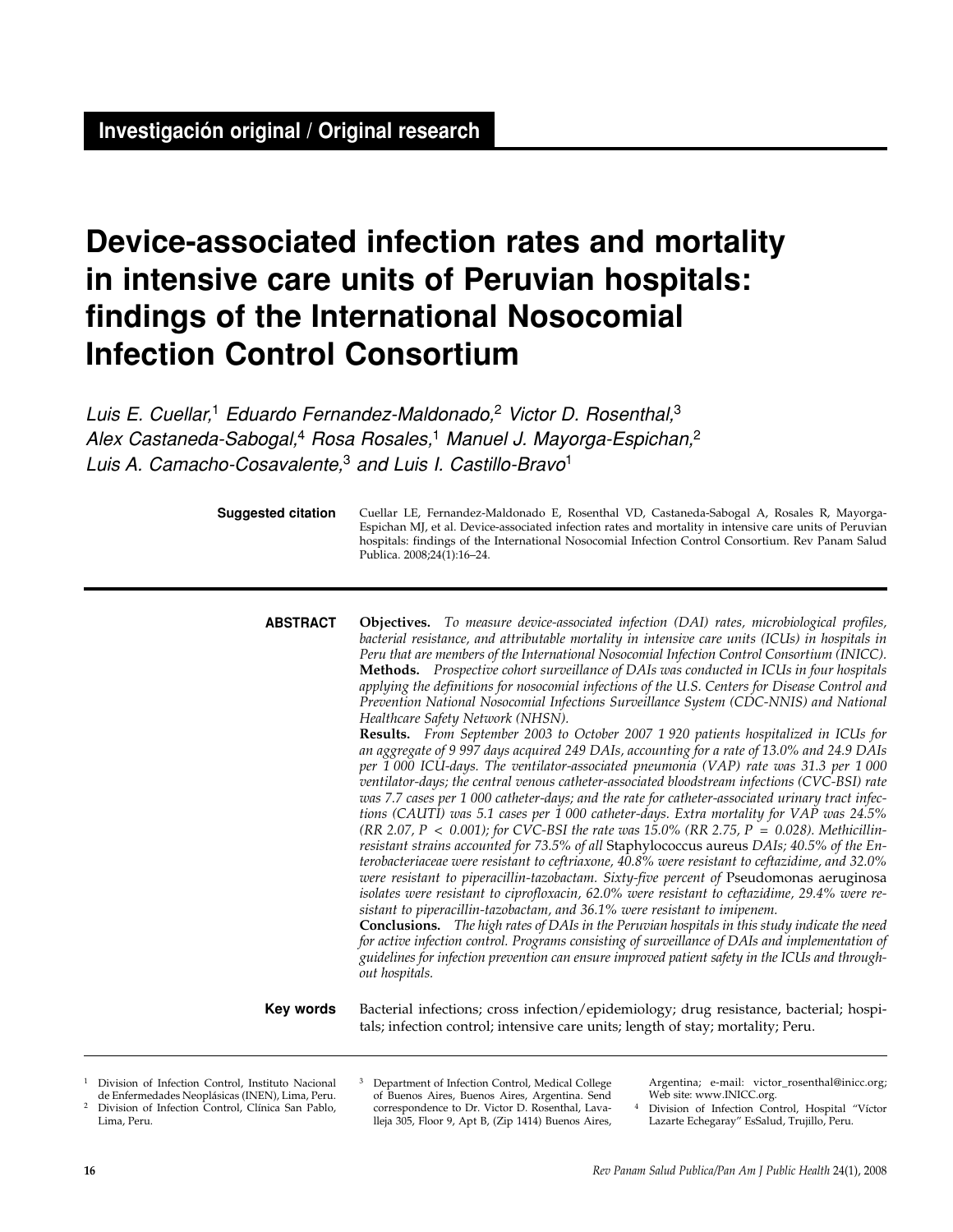In infection control and quality assurance of hospitals in the United States, surveillance of device-associated infections (DAIs) in the intensive care unit (ICU) is considered a determining characteristic of infection control programs (1). The Study on the Efficacy of Healthcare-associated Infection Control (SENIC Project) carried out by the U.S. Centers for Disease Control and Prevention (CDC) concludes that surveillance is an effective means to reduce healthcare-associated infections (2). Similarly, in many other industrialized countries surveillance standards have been devised and form an integral part of their health care policies (3).

An increasing number of research studies indicate that DAIs are a primary cause of patient morbidity and mortality in industrialized countries, and are the most significant threat to safety in the ICU (4–6). The CDC's National Nosocomial Infections Surveillance System (NNIS) has developed standardized criteria for the surveillance of healthcare-associated infections (7). Constant, targeted surveillance along with calculation of DAI rates per 1 000 device-days provide a basis for comparison among health care facilities. This gives health care providers a comprehensive understanding of the institutional problems confronting them, and a way to resolve these problems.

In the context of an expanded framework for DAI control, most relevant studies of ICU-acquired infections have been carried out in industrialized countries (8). In developing countries few published studies use standardized definitions when reporting DAI rates (9–14). The International Nosocomial Infections Control Consortium (INICC) was founded in 1998 to address these issues in developing countries, by determining the incidence of DAIs in tertiary care centers. Initially, certain Latin American hospitals were invited to participate in the INICC project, and today, the INICC comprises a worldwide network of around 400 researchers representing 100 hospitals in 29 countries of Latin America, Asia, Africa, and Europe. INICC member hospitals provide general medical and surgical inpatient services to adults and children.

In the case of Peru, there are no previously published data measuring DAI rates. Peruvian hospitals began INICC participation in September 2003. Each month, selected health care facilities sent data to the INICC research center, which were then entered into an international database. The data were collected using DAI surveillance and standardized protocols (7, 15). The findings of this study in Peru are integral to INICC surveillance and reflect data collected from September 2003 to October 2007.

# **MATERIALS AND METHODS**

## **Setting**

The present study was conducted in four ICUs at four hospitals in Peru from September 2003 to October 2007. Identity of the participating hospitals remains confidential.

The infection control team in each hospital consists of a physician, an infection control practitioner (ICP), a surveillance nurse, and support personnel. An ICP with at least two years of infection control experience is in charge of DAI surveillance at the hospital and can access electronically recorded data for each patient. These data are encoded to protect patient confidentiality and are identifiable only to the infection control team of the respective hospital. In addition, every hospital has a clinical microbiology laboratory which provides *in vitro* susceptibility testing of clinical isolates using standardized methods (16).

The protocol regulating the study was agreed upon by the Institutional Review Board at each hospital.

The study settings consisted of common wards with patient beds. There were no private patient rooms. Nurseto-patient staffing ratio was one nurse per three patients.

## **Surveillance**

Each day, data were collected prospectively from all the patients admitted to the ICUs by means of specifically designed forms. The data were gathered according to the definitions provided by the CDC National Nosocomial Infections Surveillance System (NNIS) (7, 15).

#### **Definitions**

The following definitions are adapted from the CDC National Nosocomial Infections Surveillance System (NNIS) as reported in Garner et al. (7).

**Ventilator-associated pneumonia (VAP).** Ventilator-associated pneumonia is indicated in a mechanically ventilated patient with a chest radiograph that shows new or progressive infiltrates, consolidation, cavitation, or pleural effusion. The patient must also meet at least one of the following criteria: new onset of purulent sputum or change in character of sputum; organisms cultured from blood; or isolation of an etiologic agent from a specimen obtained by tracheal aspirate, bronchial brushing or bronchoalveolar lavage, or biopsy.

**Laboratory-confirmed central venous catheter-associated bloodstream infection (CVC-BSI).** Central venous catheter-associated bloodstream infection is laboratory-confirmed when a patient with a CVC has a recognized pathogen that is isolated from one or more percutaneous blood cultures after 48 hours of vascular catheterization and which is not related to an infection at another site. The patient also has at least one of the following signs or symptoms: fever (temperature  $\geq 38$  °C), chills, or hypotension. With skin commensals (for example, diphtheroids, *Bacillus* spp., *Propionibacterium* spp., coagulase-negative staphylococci, or micrococci), the organism is cultured from two or more blood cultures.

**Clinically suspected central venous catheter-associated bloodstream infection (CVC-BSI).** Central venous catheter-associated bloodstream infection is clinically suspected when a patient with a CVC has at least one of the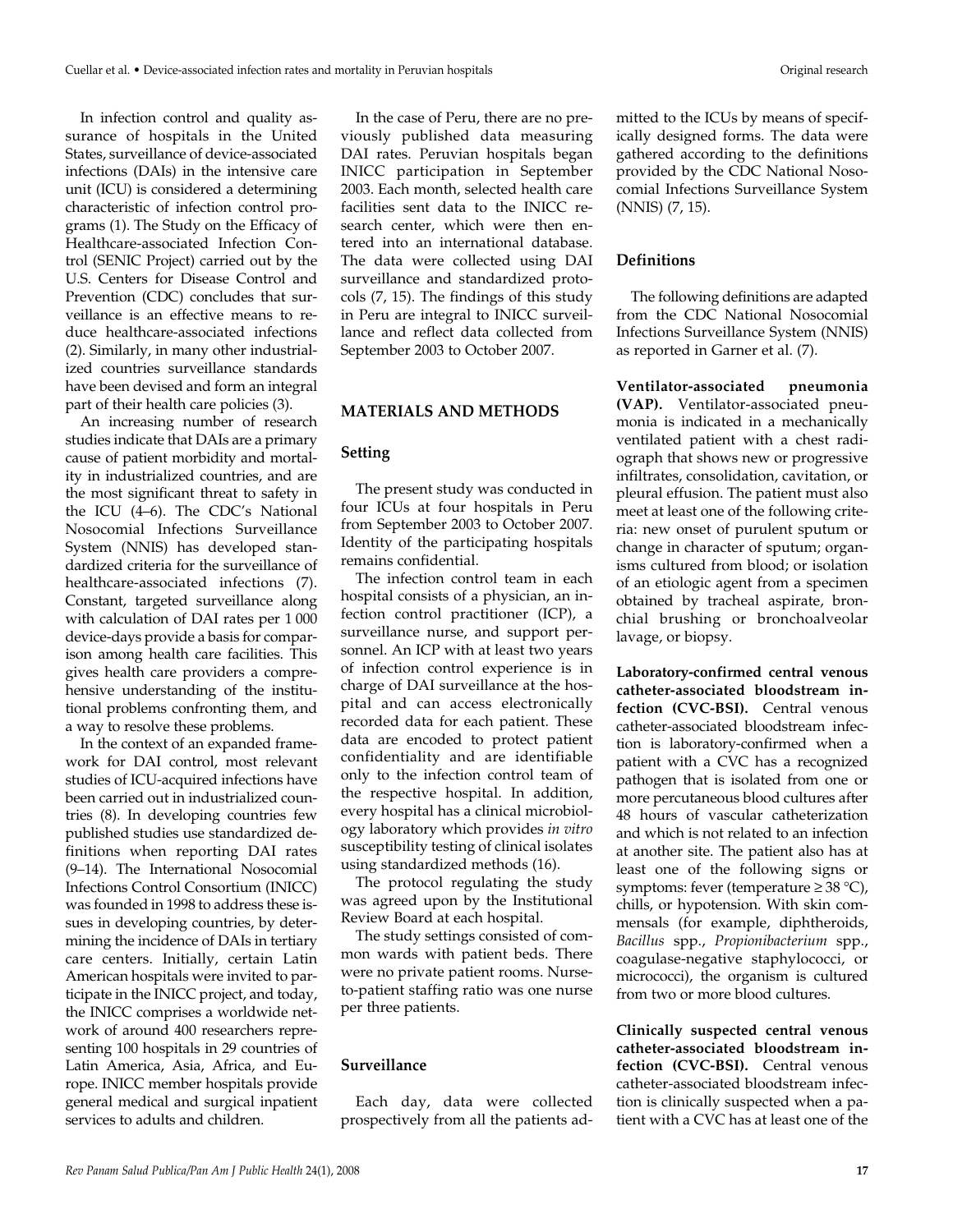following clinical signs with no other recognized cause: fever (temperature ≥ 38 °C), hypotension (systolic blood pressure  $\leq 90$  mmHg), or oliguria  $(\leq 20$  mL/h).

**Catheter-associated urinary tract infection (CAUTI).** For the diagnosis of catheter-associated urinary tract infection, the patient must meet one of two criteria. The first criterion is satisfied when a patient with a urinary catheter has one or more of the following symptoms with no other recognized cause: fever (temperature  $\geq 38$  °C), urgency, or suprapubic tenderness. The urine culture is positive for  $10<sup>5</sup>$  colonyforming units (CFU) per mL or more, with no more than two microorganisms isolated. The second criterion is satisfied when a patient with a urinary catheter has at least two of the following criteria with no other recognized cause: positive dipstick analysis for leukocyte esterase or nitrate and pyuria (≥ 10 leukocytes/mL).

# **Culture techniques**

In all cases, standard laboratory methods were used to identify microorganisms, and a standardized susceptibility test was performed (16). The following are culture techniques for VAP, CVC-BSI, and CAUTI.

**Ventilator-associated pneumonia (VAP).** In most cases, a deep tracheal aspirate from the endotracheal tube was cultured aerobically and gram-stained.

**Central venous catheter-associated bloodstream infection (CVC-BSI).** Central venous catheters were removed aseptically and the distal 5 cm of the catheter was amputated and cultured using a standardized, semiquantitative method (17). Concomitant blood cultures were drawn percutaneously in nearly all cases.

**Catheter-associated urinary tract infection (CAUTI).** A urine sample was aseptically aspirated from the sampling port of the urinary catheter and cultured quantitatively.

## **Forms, training, adjudication, and data feedback**

Data relating to patient demographics, age, gender, severity-of-illness score, and hospital location were gathered at admission to the ICU. Additionally, data on mechanical ventilation, placement of CVC and urinary catheters, fever, blood pressure, antibiotic use, and the results of cultures for each patient hospitalized at the ICU were collected daily. Once hospitalization ended, the ICP recorded the date of onset, site of infection, infecting microorganisms, and antimicrobial susceptibilities of the patients who had acquired a DAI.

The average severity-of-illness score (ASIS) was recorded by applying the CDC Nosocomial Infections Surveillance System criteria. Points were ascribed to patients as follows: 1 point for postoperative patients requiring routine postoperative observation; 2 points for physiologically stable patients requiring prophylactic overnight observation; 3 points for nursing and monitoring; 4 points for physiologically unstable patients requiring intensive nursing and medical care with the need for frequent reassessment and adjustment of therapy; and 5 points for physiologically unstable patients in coma or shock, who require cardiopulmonary resuscitation, or who need intensive medical and nursing care with frequent reassessment (15).

Researchers from each participating hospital in Peru received comprehensive training in active, prospective surveillance procedures. They had ongoing assistance from a support team at the INICC headquarters in Buenos Aires who answered relevant queries further checked by the INICC Chairman—within 24 hours of reception.

Every month, the participating hospitals sent completed surveillance forms to the INICC office in Buenos Aires where the validity of each case was checked against recorded symptoms (fever, blood pressure) and cultures. This process ensured that the criteria for DAI as provided by the CDC NNIS had been met (7, 15).

Each DAI reported by a hospital was adjudicated to be certain that sufficient criteria were fulfilled to justify recording it as a DAI. The adjudication process also included routine scrutiny of the reported data for purportedly uninfected patients to detect unreported, true DAIs. When discrepancies were encountered in surveillance forms, the hospital team was contacted by e-mail to resolve the difference; the judgment of the principal investigator and ICP of the participating hospital was final. Adjudication is a unique feature of INICC outcome surveillance and is considered essential not only for maximizing the accuracy of surveillance data, but also, for assessing on an ongoing basis the capacity of the ICP and principal investigator at each hospital to accurately identify DAIs.

On a monthly basis, the INICC Headquarters team prepared and sent to each participating hospital a report on their institutional rates of device-associated infection, bacterial profile, bacterial resistance, length of stay, and mortality in their ICU or ICUs. The report also included rates of compliance with hand hygiene, CVC and urinary catheter care, and measures to prevent pneumonia.

## **Statistical analysis**

Outcomes measured during the surveillance period included the incidence density rate of CVC-BSI, CAUTI, and VAP. The DAI rates per 1 000 devicedays were calculated by dividing the total number of DAIs by the total number of specific device-days and multiplying the result by 1 000 (15).

Device utilization (DU) ratios were calculated by dividing the total number of device-days by the total number of patient-days. Device-days are the total number of days of exposure to the device (central line, ventilator, or urinary catheter) by all of the patients in the selected population during the selected time period. Patient-days are the total number of days that patients are in the ICU during the selected time period.

Chi square analyses for dichotomous variables and t-test for continuous variables were used to analyze baseline differences among rates. Relative risk (RR) ratios, 95% confidence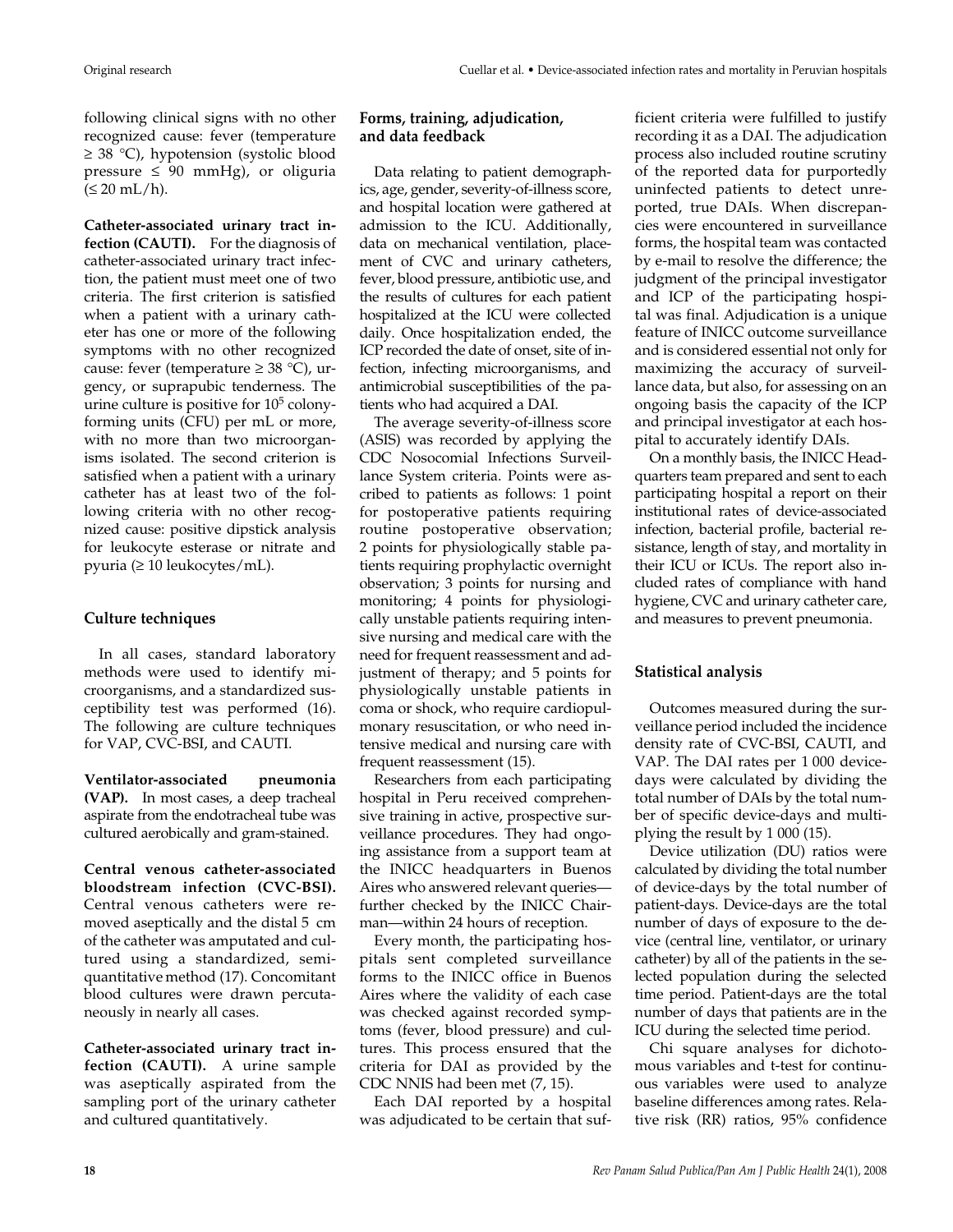intervals (CIs), and *P*-values were determined for all primary and secondary outcomes.

The crude excess mortality was calculated as the difference between the crude mean case-fatality of patients with a device-associated infection and the crude case-fatality of patients hospitalized in the ICU during the same period who did not acquire a deviceassociated infection. The extra length of stay (LOS) is the difference between the length of stay of patients with a DAI and the LOS of patients hospital-

ized in the ICU during the same period who did not acquire a DAI.

EpiInfo® version 6.04b (CDC, Atlanta, Georgia) was used to conduct data analysis.

#### **RESULTS**

## **Features of population studied**

During the study period (September 2003 to October 2007) surveillance data were collected prospectively on 1 920 patients hospitalized for an aggregate of 9 997 ICU-days in four ICUs in four hospitals in Peru (Table 1). These patients contracted 249 deviceassociated infections (DAIs) for a mean rate of 13.0% or 24.9 infections per 1 000 ICU-days (Table 2). VAP represented 63.9%, CVC-associated BSI represented 20.1%, and CAUTI represented 16.1% of all DAIs.

The features of each ICU, the number of patients enrolled, ICU-days, and the mean severity-of-illness score (ASIS) are shown in Table 1 (15). Mean patient ASIS was 2.80.

|  |                                               | TABLE 1. Features of four International Nosocomial Infections Control Consortium member hospitals and their intensive care units in Peru |  |  |  |
|--|-----------------------------------------------|------------------------------------------------------------------------------------------------------------------------------------------|--|--|--|
|  | for the period September 2003 to October 2007 |                                                                                                                                          |  |  |  |

| Variable                                        | Hospital A   | Hospital B   | Hospital C   | Hospital D    | Total         |
|-------------------------------------------------|--------------|--------------|--------------|---------------|---------------|
| Hospitals, n                                    |              |              |              |               |               |
| Academic teaching                               |              |              |              |               |               |
| Public                                          |              |              |              |               |               |
| Private community                               |              |              |              |               |               |
| Hospital beds, n                                | 363          | 96           | 212          | 170           | 841           |
| Intensive care units, n                         |              |              |              |               |               |
| Intensive care unit beds, n                     |              |              |              |               | 23            |
| Intensive care unit type                        | Medical-     | Medical-     | Medical-     | Medical-      | Medical-      |
|                                                 | surgical     | surgical     | surgical     | surgical      | surgical      |
| Surveillance period                             | 9/03 to 1/07 | 2/04 to 1/06 | 1/04 to 8/05 | 8/06 to 10/07 | 9/03 to 10/07 |
| Experience of infection control practitioner, y | 8            | 2            | 8            | 20            | $2 - 20$      |
| Patients studied, n                             | 962          | 492          | 394          | 72            | 920           |
| Total intensive care unit days                  | 5 1 3 2      | 2 1 4 8      | 2 2 4 8      | 449           | 9977          |
| Male patients, %                                | 48.9         | 64.2         | 57.1         | 54.2          | 54.7          |
| Mean age of patient, $\nu$                      | 46.4         | 61.7         | 62.3         | 36.9          | 53.2          |
| Mean average severity-of-illness score          | 3.02         | 2.30         | 3.02         | 2.89          | 2.80          |
| Device utilization <sup>a</sup>                 |              |              |              |               |               |
| Ventilator-days                                 | 2809         | 763          | 1 4 0 6      | 96            | 5074          |
| Ratio of ventilator utilization                 | 0.55         | 0.36         | 0.63         | 0.21          | 0.51          |
| Central venous catheter-days                    | 3 3 5 2      | 1480         | 1 607        | 75            | 6514          |
| Ratio of central venous catheter utilization    | 0.65         | 0.69         | 0.71         | 0.17          | 0.65          |
| Urinary catheter-days                           | 4 1 5 9      | 1 2 4 7      | 2 1 3 4      | 236           | 7776          |
| Ratio of urinary catheter utilization           | 0.81         | 0.58         | 0.95         | 0.53          | 0.78          |

a Device utilization ratios were calculated by dividing the total number of device-days by the total number of patient-days. Device-days are the total number of days of exposure to the device (central venous catheter, ventilator, or urinary catheter) by all patients in the selected population during the selected time period. Patient-days are the total number of days that patients are in the intensive care unit during the selected time period.

#### **TABLE 2. DAIs per 1 000 device-days in intensive care units of four Peruvian International Nosocomial Infections Control Consortium member hospitals for the period September 2003 to October 2007**

| Infection            | Device<br>type | Device-days, | DAIs. <sup>a</sup> | Distribution of DAIs<br>(9/0) | Rate per<br>100 patients $(\%)$ | Rate per 1 000<br>device-days $(\%)^b$ |
|----------------------|----------------|--------------|--------------------|-------------------------------|---------------------------------|----------------------------------------|
| VAPa                 | MVa            | 5 0 7 4      | 159                | 63.9                          | 8.3                             | 31.30                                  |
| CVC-BSI <sup>a</sup> | <b>CVCa</b>    | 6514         | 50                 | 20.1                          | 2.6                             | 7.70                                   |
| CAUTI <sup>a</sup>   | UCª            | 776          | 40                 | 16.1                          | 2.1                             | 5.14                                   |

a DAI: Device-associated infection; VAP: ventilator associated pneumonia; CVC-BSI: central vascular catheter-associated bloodstream infection; CAUTI: catheter-associated urinary tract infection; MV: mechanical ventilator; UC: Urinary catheter.

<sup>b</sup> Rate per 1 000 device-days: Rates were calculated by dividing the total number of DAIs by the total number of specific device-days by all of the patients in the selected population during the selected time period, and multiplying the result by 1 000.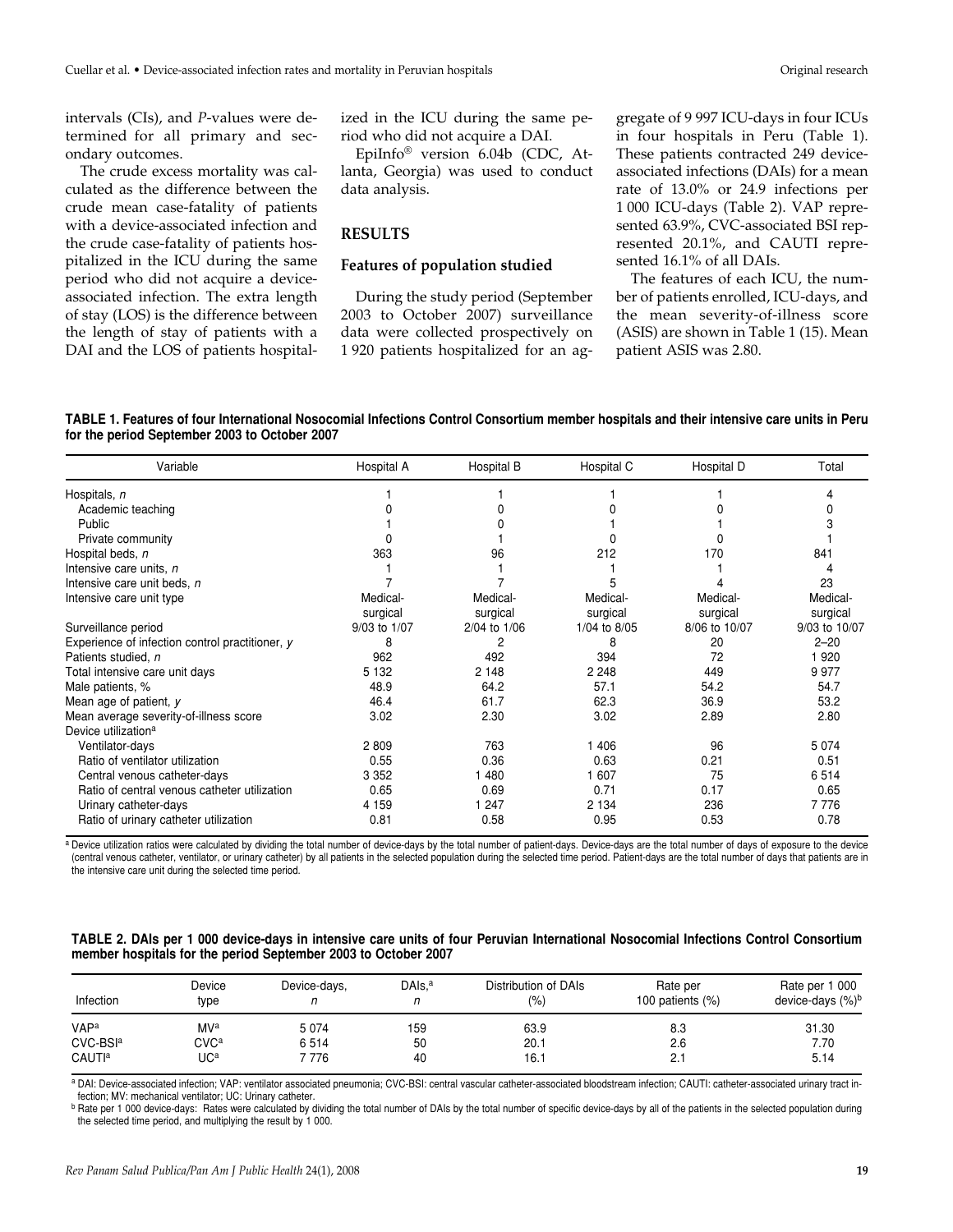**TABLE 3. Extra mortality of patients with device-associated infections in the intensive cure units of four Peruvian hospitals for the period September 2003 to October 2007** 

| Patients                           | Crude mortality (%) | Extra mortality (%) | RR   | 95% CI        | P-value |
|------------------------------------|---------------------|---------------------|------|---------------|---------|
| Patients without infection         | 14.0                |                     |      |               |         |
| Patients with VAP <sup>a</sup>     | 38.5                | 24.5                | 2.75 | $2.00 - 3.78$ | 0.0001  |
| Patients with CVC-BSI <sup>a</sup> | 29.0                | 15.0                | 2.07 | $1.07 - 4.04$ | 0.0280  |
| Patients with CAUT <sup>a</sup>    | 18.2                | 4.2                 | 1.30 | $0.49 - 3.49$ | 0.6028  |

a VAP: ventilator-associated pneumonia; CVC-BSI: central venous catheter-associated bloodstream infection; CAUTI: catheter-associated urinary tract infection.

### **Device utilization ratio**

The DU ratio for mechanical ventilation was 0.51; for central venous catheters it was 0.65; and for urinary catheters it was 0.78. DAI distribution and device utilization are shown in Table 2.

#### **Device-associated infection rates**

**Ventilator-associated pneumonia.** The mean rate of VAP was 31.3 per 1 000 ventilator-days (Table 2). The crude mortality of patients with VAP was 38.5%, with an extra mortality of 24.5% (RR 2.75, 95% CI 2.00–3.78, *P* < 0.0001) (Table 3). The crude mortality of patients without DAIs was 14.0%, yielding an excess mortality of 24.5%. The LOS of patients without DAIs was 4.0 days; the LOS of patients with VAP was 13.4 days, yielding an extra length of stay of 9.4 days (RR 3.35, 95% CI 3.17–3.54, *P* < 0.001).

**Central venous catheter-associated bloodstream infection.** The mean rate of CVC-BSI was 7.7 per 1 000 catheter-days (Table 2). The crude mortality of patients with CVC-BSI was 29.0%, with extra mortality for CVC-BSI of 15.0% (RR 2.07, 95% CI 1.07–4.04,  $P = 0.028$ ) (Table 3). The LOS of patients with CVC-BSI was 13.1 days, yielding an extra length of stay of 9.1 days (RR 3.27, 95% CI 2.96–3.61, *P* = 0.0001).

**Catheter-associated urinary tract infection.** The mean rate of CAUTI was 5.1 per 1 000 catheter-days (Table 2). The crude mortality of patients with CAUTI was 18.2%, with an extra mor**TABLE 4. Microbiological profile of device-associated infections in the intensive care units of four International Nosocomial Infections Control Consortium member hospitals in Peru for the study period September 2003 to October 2007** 

| Pathogen                         | Proportion of cases (%) |
|----------------------------------|-------------------------|
| Enterobacteriaceae               | 25.6                    |
| Staphylococcus aureus            | 22.2                    |
| Pseudomonas spp.                 | 17.7                    |
| Candida spp.                     | 15.3                    |
| Coagulase-negative staphylococci | 5.9                     |
| Acinetobacter spp.               | 5.4                     |
| Stenotrophomonas spp.            | 3.0                     |
| Streptococcus spp.               | 2.0                     |
| Enterococcus spp.                | 2.0                     |

**TABLE 5. Resistance of pathogens in the intensive care units of four International Nosocomial Infections Control Consortium member hospitals in Peru for the study period September 2003 to October 2007** 

| <b>Bacteria</b>       | Antibiotic used         | Percentage resistance |
|-----------------------|-------------------------|-----------------------|
| Enterobacteriaceae    | Ceftazidime             | 40.8                  |
| Enterobacteriaceae    | Ceftriaxone             | 40.5                  |
| Enterobacteriaceae    | Piperacillin/tazobactam | 32.0                  |
| Pseudomona aeruginosa | Ciprofloxacin           | 65.0                  |
| Pseudomona aeruginosa | Ceftazidime             | 62.0                  |
| Pseudomona aeruginosa | Imipenem                | 36.1                  |
| Pseudomona aeruginosa | Piperacillin-tazobactam | 29.4                  |
| Staphylococcus aureus | Methicillin             | 73.5                  |

tality of 4.2% (RR 1.30, 95% CI 0.49–3.49, *P* = 0.6028) (Table 3). The LOS of patients with CAUTI was 10.8 days, yielding an extra LOS of 6.8 days (RR 2.71, 95% CI 2.38–3.08, *P* = 0.0001).

# **Overall bacterial resistance**

The most common agents causing DAIs were Enterobacteriaceae (25.6%), *Staphylococcus aureus* (22.2%), *Pseudomonas* spp. (17.7%), and *Candida* spp. (15.3 %). Also significant but to a lesser degree were infections caused by coagulase-negative staphylococci (5.9%) and *Acinetobacter* spp. (5.4%) (see Table 4). The drug resistance of these agents in the study population is shown in Table 5.

## **DISCUSSION**

Although DAIs have long been a primary and serious cause of patient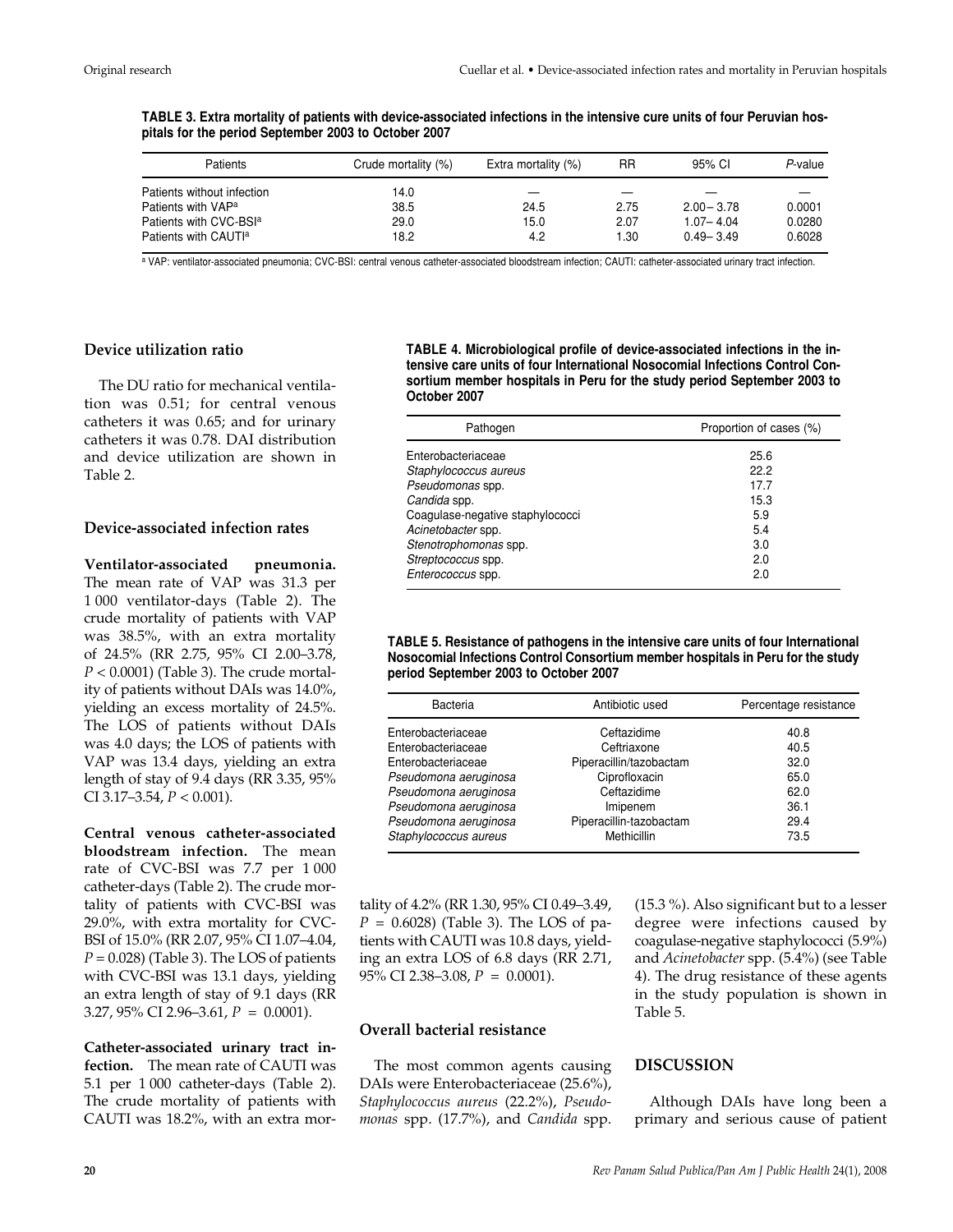|  |                                                    | TABLE 6. Comparison of device utilization and rates of device-associated infections in the intensive care units (ICUs) of four Peruvian In- |  |  |  |  |  |
|--|----------------------------------------------------|---------------------------------------------------------------------------------------------------------------------------------------------|--|--|--|--|--|
|  |                                                    | ternational Nosocomial Infections Control Consortium (INICC) member hospitals and U.S. hospitals participating in CDC-National Health-      |  |  |  |  |  |
|  | care Safety Network (CDC-NHSN) survey <sup>a</sup> |                                                                                                                                             |  |  |  |  |  |

| Variable                                                                   | U.S. CDC-NHSN ICUs<br>$(2005 - 2006)$ | Peruvian INICC ICUs<br>$(2003 - 2007)$ | <b>RR</b> comparing INICC<br>and NHSN rates |
|----------------------------------------------------------------------------|---------------------------------------|----------------------------------------|---------------------------------------------|
| Rate of device utilization                                                 |                                       |                                        |                                             |
| Mechanical ventilators                                                     | $0.43(0.20-0.65)^{b}$                 | $0.51(0.21 - 0.63)^c$                  | 1.19                                        |
| Central venous catheters                                                   | $0.58(0.36 - 0.74)^b$                 | $0.65(0.17-0.71)^c$                    | 1.12                                        |
| Urinary catheters                                                          | $0.80(0.62 - 0.92)^b$                 | $0.78(0.53 - 0.95)^c$                  | 0.97                                        |
| Rate per 1 000 device days                                                 |                                       |                                        |                                             |
| Ventilator-associated pneumonia                                            | $3.6(1.3 - 5.1)^b$                    | $31.3(10.4 - 36.3)^c$                  | 8.69                                        |
| Central venous catheter-associated bloodstream infection                   | 2.4 $(0.6-3.1)^{b}$                   | $7.7(5.9 - 26.6)^c$                    | 3.20                                        |
| Catheter-associated urinary tract infection                                | $3.4(1.9-4.5)^{b}$                    | $5.1(1.4-10.4)^c$                      | 1.50                                        |
| Proportion of device-associated infections with resistance, % <sup>d</sup> |                                       |                                        |                                             |
| Methicillin-resistant Staphylococcus aureus                                | 52.9                                  | 73.5                                   | 1.39                                        |
| Ceftriaxone-resistant Enterobacteriaceae                                   | 27.6                                  | 40.5                                   | 1.47                                        |
| Ciprofloxacin-resistant Pseudomona aeruginosa                              | 34.8                                  | 65.0                                   | 1.87                                        |

a Edwards JR, Peterson KD, Andrus ML, Tolson JS, Goulding JS, Dudeck MA, et al. National Healthcare Safety Network (NHSN) Report, data summary for 2006, issued June 2007. Am J Infect Control. 2007;35(5):290–301.

b Overall (pooled) and 10th to 90th percentile ranges for the U.S. teaching hospitals in CDC-NHSN survey (see note "a").

<sup>c</sup> Overall (pooled) and range of individual hospitals for the four INICC hospitals.

d Overall (pooled) data from NHSN (211 hospitals), 2005–2006, and from INICC (4 hospitals), 2003–2007.

morbidity and attributable mortality in developing countries, this is the first multi-center study to show DAI rates in selected ICUs in Peru. The researchers chose to focus the INICC's initial efforts on surveillance in ICUs because they represent a hospital setting where invasive devices are extensively used and, therefore, patients are exposed to the highest rates of health care-associated infection (3).

DAIs have been a factor in the increase in health care costs (4, 18–20). Research studies about infection control programs that include deviceassociated surveillance in U.S. hospitals (2) indicate that the incidence of DAI can be lowered by as much as 30%, thereby reducing corresponding health care costs.

In INICC, the surveillance form is designed to collect data from patients with and without DAIs. The CDC's NNIS/NHSN program in U.S. hospitals collect data only from patients with health care acquired infections (1, 21, 22). In contrast, the form used by INICC is designed to continuously prompt the surveillance officer to suspect DAIs because the form provides an overview of what is happening each day to *every* patient in the ICU in terms of vital signs, exposure to invasive devices, the results of cultures, and antibiotic therapy given. This approach is especially useful in cases in which no cultures have been done or the culture results are equivocal or negative, such as with pneumonia or sepsis, and that may not be otherwise recognized as a DAI (9–14, 23, 24). By collecting data on all patients in the ICU, it is possible to match patients with and without DAI for several features in order to calculate added length of stay, costs of hospitalization, attributable mortality, and risk factors for infection (12, 19, 20, 25).

We consider that the INICC methodology improves the accuracy of surveillance because each reported DAI is externally adjudicated. However, the vast majority of ICU-acquired infections in both the CDC NNIS/NHSN system and INICC are based on positive cultures, and we doubt whether the two surveillance systems differ materially in sensitivity to detect DAIs except, perhaps, for VAP or clinical sepsis.

We compared DAI rates in ICUs in four Peruvian hospitals with pooled rates for DAIs in the ICUs of U.S. hospitals included in the NHSN survey results for 2005–2006 (1) (see Table 6). In the four ICUs in Peruvian hospitals, the mean rate for CVC-BSI was 7.7 per 1 000 CVC-days compared with a rate of 2.4 per 1 000 CVC-days reported in the NHSN study; the mean rate for VAP was 31.3 per 1 000 ventilatordays in the Peruvian study compared with a rate of 3.6 per 1 000 ventilationdays reported by NHSN; the mean rate for CAUTI was 5.1 per 1 000 catheter-days in the Peruvian study compared with the NHSN rate of 3.4 per 1 000 catheter-days (1).

Where compliance with infection control was studied in INICC member hospitals, there was significant variation among the hospitals. Hand hygiene resources and compliance ranged from 20% to 70% in INICC member hospitals (26). The mean compliance rate for hand hygiene reported in a recent study of all INICC participating ICUs was 50% (26). This rate was similar to recent research studies conducted in the United States and Europe (27). Significant variation also was found among INICC member hospitals in the use of sterile dressings on CVC insertion sites. Among the major obstacles remaining to be overcome at these hospitals are: poor hand hygiene compliance, ineffective isolation of patients, protracted use of invasive devices, and incorrect positioning of urine collection bags (28).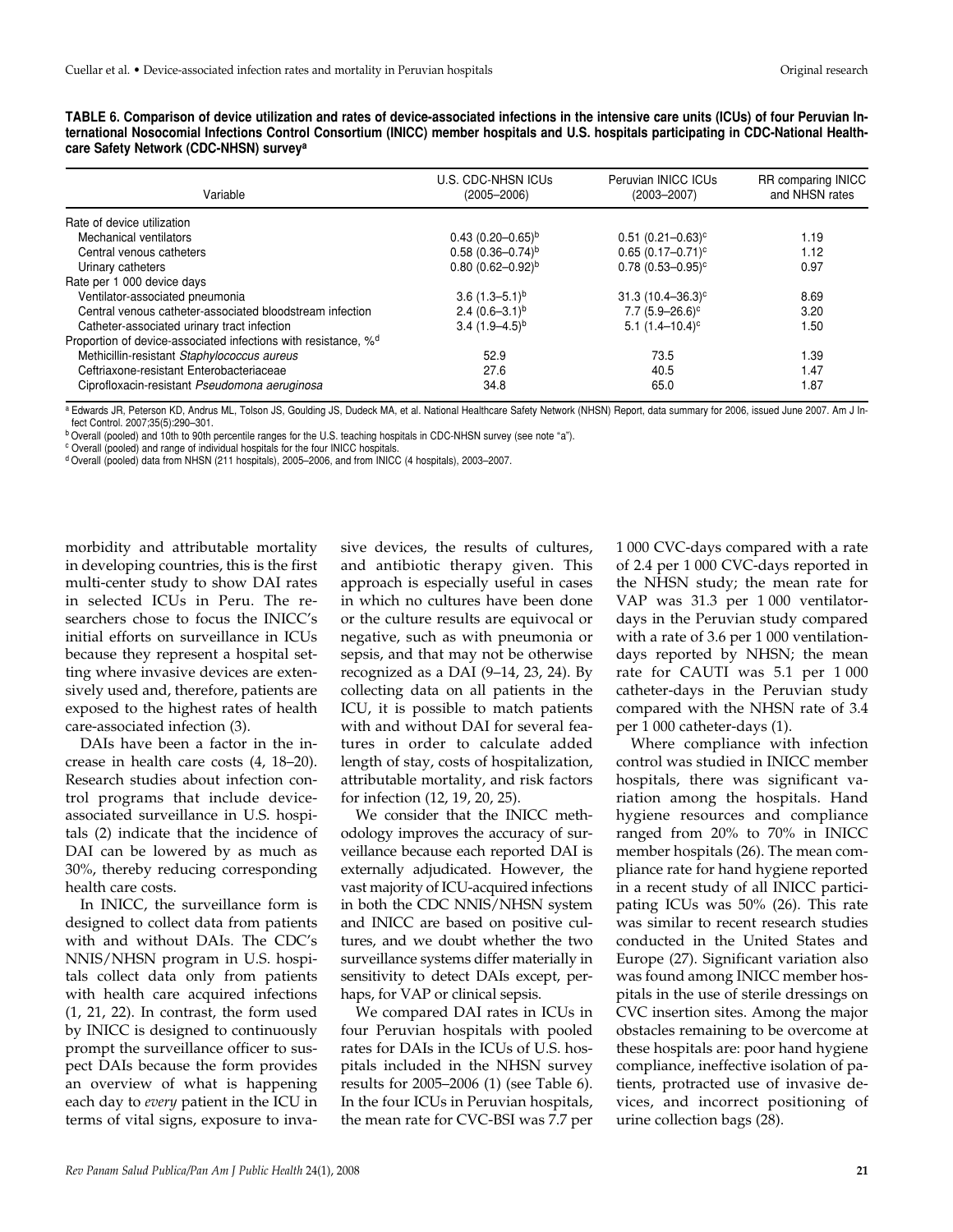There was a high rate of resistance to all major antibiotics commonly used in the ICUs in this study. This may be due to lack of adequate DAI control programs as well as clonal spread of resistance among isolates and patients. Control of antibiotic resistance requires more restrictive use of antiinfective agents, isolation of patients, and more effective DAI control (29).

There are several factors that can explain the DAI rates shown in this study. First, guidelines on specific infection control practices are not adhered to adequately in Peru, national infection control surveillance is not conducted, and hospital accreditation is not mandatory. According to previous studies carried out in hospitals in developing countries, regulations and standards for the implementation of infection control programs are lacking (30, 31). While national infection control guidelines might exist, they are not properly applied. Second, hand hygiene compliance is highly variable in most health care facilities in Peru, reflecting the general situation in other developing countries (30, 31). Third, in Peru, as in most developing countries, administrative and financial support is lacking, which almost inevitably results in limited funds and resource availability to deal with infection control (32). Fourth, there are insufficient supplies and wards are over-crowded. Fifth, it is almost certain that the low nurse-to-patient staffing ratios result in substantially increased health-care associated infection rates. There is an inadequate number of trained staff, which has been highly associated, together with low nurse-to-patient ratios and inexperienced nurse service, with a greatly increased risk of DAIs in a study carried out in U.S. ICUs (33). Finally, another underlying factor of high infection rates in the Peruvian hospitals is the use of antiquated technology.

# **Limitations**

The present study has certain limitations, the first being that there are not sufficient data to reflect the situation in all of Peru. For over two years, researchers prospectively collected data from the ICUs in four Peruvian hospitals as part of the implementation of a comprehensive surveillance system. Reported DAI rates could have been affected by the variations among the four hospitals in the efficacy of surveillance and availability of institutional resources. Variations in DAI rates among the different INICC member hospitals result in significantly different severity-of-illness scores or, in most cases, in the different efficacy and accuracy of surveillance of DAIs. Second, the laboratories of INICC member hospitals are relied upon for identifying infecting pathogens and delineating bacterial resistance patterns, and the levels of expertise and resource availability in these facilities vary widely. This, however, is a limitation that is present in the data of any multi-center clinical surveillance. Third, other severity-ofillness scores, such as APACHE, were not applied because there were not enough resources to conduct the more labor-intensive calculation of these other scoring systems. Finally, similar to other cohort studies, hospitals initiated clinical surveillance at different periods and surveillance was suspended at certain times, resulting in the lack of simultaneously collected data from all hospitals enrolled in this study.

# **Conclusion**

The first step toward reducing the risk of DAI in hospitalized patients is the institution of surveillance of nosocomial infections (2). Next, basic, but effective infection control practices need to be adopted to improve the prevention of hospital-acquired infections (34, 35). Needless to say, shared knowledge and accurate information about this serious public health problem can motivate the development of high-quality infection control strategies. In this regard, there is evidence suggesting positive modifications in

practices in several of the INICC member hospitals: hand hygiene compliance has substantially increased, performance feedback programs for hand hygiene have been instituted, and CVC and urinary catheter care have shown a significantly reduced incidence of CVC-associated BSI, CAUTI, and VAP (36–42).

The fact that DAIs pose a huge and largely under-recognized threat to patient safety in developing countries is a critical issue. Improvements seen in INICC member hospitals outside of Peru provide health care personnel with examples of simple, effective, and inexpensive DAI preventive strategies (36–42). Evidence of this progress leads to wider acceptance of infection control programs in all INICC member hospitals, and should lead to significant DAI reductions, particularly those occurring in the ICU.

**Acknowledgments**. The authors thank the many health care professionals at each member hospital who assisted with the conduct of surveillance in their respective facilities, including the surveillance nurses, clinical microbiology laboratory personnel, and the physicians and nurses providing care for the patients during the study, without whose cooperation and generous assistance this INICC would not be possible. The authors also thank the INICC country coordinators (Altaf Ahmed, Carlos A. Alvarez-Moreno, Luis E. Cuellar, Eduardo A. Medeiros, Bijie Hu, Hakan Leblebicioglu, Ajita P. Mehta, Lul Raka, and Toshihiro Mitsuda), and the INICC Advisory Board (Carla J. Alvarado, Martin S. Favero, Gary L. French, Nicholas Graves, William R. Jarvis, Elaine Larson, Patricia Lynch, Dennis Maki, Russell N. Olmsted, Didier Pittet, and Wing Hong Seto), who have so generously supported this unique international infection control network. Special thanks are due to Patricia Lynch, who has inspired and supported our vision despite obstacles.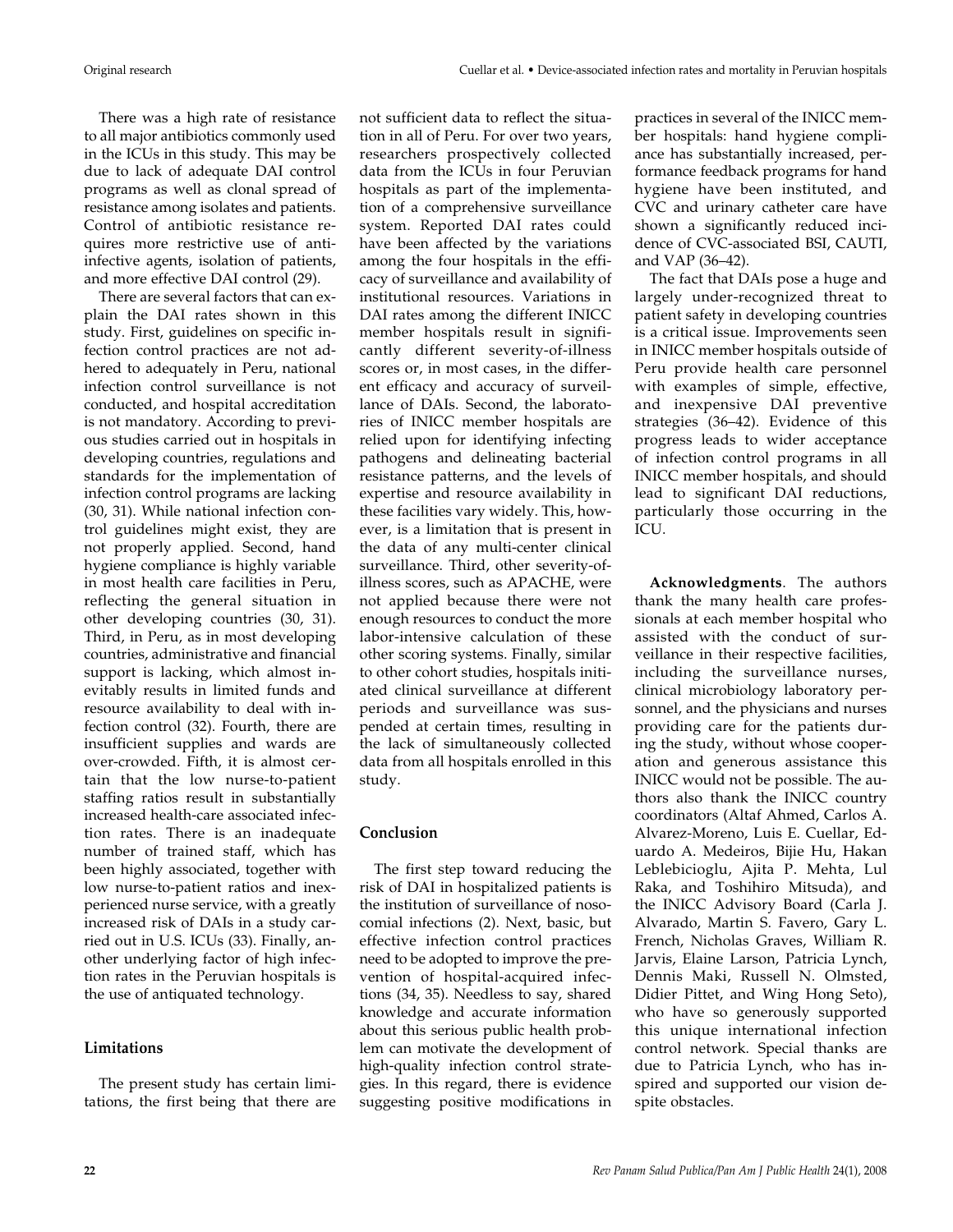## **REFERENCES**

- 1. Edwards JR, Peterson KD, Andrus ML, Tolson JS, Goulding JS, Dudeck MA, et al. National Healthcare Safety Network (NHSN) Report, data summary for 2006, issued June 2007. Am J Infect Control. 2007;35(5):290–301.
- 2. Hughes JM. Study on the efficacy of nosocomial infection control (SENIC Project): results and implications for the future. Chemotherapy.1988;34(6):553–61.
- 3. National Nosocomial Infections Surveillance (NNIS) System Report, data summary from January 1992 through June 2004, issued October 2004. Am J Infect Control. 2004;32(8): 470–85.
- 4. Jarvis WR. Selected aspects of the socioeconomic impact of nosocomial infections: morbidity, mortality, cost, and prevention. Infect Control Hosp Epidemiol. 1996;17(8):552–7.
- 5. Fagon JY, Chastre J, Vuagnat A, Trouillet JL, Novara A, Gibert C. Nosocomial pneumonia and mortality among patients in intensive care units. JAMA. 1996;275(11):866–9.
- 6. Laupland KB, Zygun DA, Doig CJ, Bagshaw SM, Svenson LW, Fick GH. One-year mortality of bloodstream infection-associated sepsis and septic shock among patients presenting to a regional critical care system. Intensive Care Med. 2005;31(2):213–9.
- 7. Garner JS, Jarvis WR, Emori TG, Horan TC, Hughes JM. CDC definitions for nosocomial infections, 1988. Am J Infect Control. 1988; 16(3):128–40.
- 8. Safdar N, Crnich CJ, Maki DG. Nosocomial infections in the intensive care unit associated with invasive medical devices. Curr Infect Dis Rep. 2001;3(6):487–95.
- 9. Rosenthal VD, Maki DG, Salomao R, Moreno CA, Mehta Y, Higuera F, et al. Deviceassociated nosocomial infections in 55 intensive care units of 8 developing countries. Ann Intern Med. 2006;145(8):582–91.
- 10. Rosenthal VD, Guzman S, Crnich C. Deviceassociated nosocomial infection rates in intensive care units of Argentina. Infect Control Hosp Epidemiol. 2004;25(3):251–5.
- 11. Ramirez Barba EJ, Rosenthal VD, Higuera F, Oropeza MS, Hernandez HT, Lopez MS, et al. Device-associated nosocomial infection rates in intensive care units in four Mexican public hospitals. Am J Infect Control. 2006;34(4): 244–7.
- 12. Moreno CA, Rosenthal VD, Olarte N, Gomez WV, Sussmann O, Agudelo JG, et al. Deviceassociated infection rate and mortality in intensive care units of 9 Colombian hospitals: findings of the International Nosocomial Infection Control Consortium. Infect Control Hosp Epidemiol. 2006;27(4):349–56.
- 13. Rosenthal VD, Guzman S, Orellano PW. Nosocomial infections in medical-surgical intensive care units in Argentina: attributable mortality and length of stay. Am J Infect Control. 2003;31(5):291–5.
- 14. Leblebicioglu H, Rosenthal VD, Arikan OA, Ozgultekin A, Yalcin AN, Koksal I, et al. Device-associated hospital-acquired infection rates in Turkish intensive care units. Findings of the International Nosocomial Infection

Control Consortium (INICC). J Hosp Infect. 2007; 65(3):251–7.

- 15. Emori TG, Culver DH, Horan TC, Jarvis WR, White JW, Olson DR, et al. National Nosocomial Infections Surveillance system (NNIS): description of surveillance methods. Am J Infect Control. 1991;19(1):19–35.
- 16. National Committee for Clinical Laboratory Standards (NCCLS). Approved standard M7– A4: methods for dilution antimicrobial susceptibility tests for bacteria that grow aerobically. 4th ed. Wayne, Pennsylvania: NCCLS; 1997.
- 17. Maki DG, Weise CE, Sarafin HW. A semiquantitative culture method for identifying intravenous-catheter-related infection. N Engl J Med. 1977;296(23):1305–9.
- 18. Pittet D, Tarara D, Wenzel RP. Nosocomial bloodstream infection in critically ill patients. Excess length of stay, extra costs, and attributable mortality. JAMA. 1994;271(20):1598–601.
- 19. Rosenthal VD, Guzman S, Migone O, Safdar N. The attributable cost and length of hospital stay because of nosocomial pneumonia in intensive care units in 3 hospitals in Argentina: a prospective, matched analysis. Am J Infect Control. 2005;33(3):157–61.
- 20. Rosenthal VD, Guzman S, Migone O, Crnich CJ. The attributable cost, length of hospital stay, and mortality of central line-associated bloodstream infection in intensive care departments in Argentina: a prospective, matched analysis. Am J Infect Control. 2003; 31(8):475–80.
- 21. Gastmeier P, Geffers C, Brandt C, Zuschneid I, Sohr D, Schwab F, et al. Effectiveness of a nationwide nosocomial infection surveillance system for reducing nosocomial infections. J Hosp Infect. 2006;64(1):16–22.
- 22. Emori TG, Culver DH, Horan TC, Jarvis WR, White JW, Olson DR, et al. National nosocomial infections surveillance system (NNIS): description of surveillance methods. Am J Infect Control. 1991;19(1):19–35.
- 23. Mehta A, Rosenthal VD, Mehta Y, Chakravarthy M, Todi SK, Sen N, et al. Device-associated nosocomial infection rates in intensive care units of seven Indian cities. Findings of the International Nosocomial Infection Control Consortium (INICC). J Hosp Infect. 2007;67(2):168–74.
- 24. Salomao R, Rosenthal VD, Grimberg G, Nouer S, Blecher S, Buchner-Ferreira SI, et al. Device-associated infection rates in intensive care units of three Brazilian hospitals. Rev Panam Salud Publica. Forthcoming 2008.
- 25. Higuera F, Rangel-Frausto MS, Rosenthal VD, Soto JM, Castanon J, Franco G, et al. Attributable cost and length of stay for patients with central venous catheter-associated bloodstream infection in Mexico City intensive care units: a prospective, matched analysis. Infect Control Hosp Epidemiol. 2007;28(1):31–5.
- 26. Rosenthal VD, Salomao R, Leblebicioglu H, Akan O, Sobreyra-Oropeza M. Hand hygiene compliance in Argentina, Brazil, Colombia, India, Mexico, Morocco, Peru and Turkey. Findings of the International Nosocomial In-

fection Control Consortium (INICC). In: Proceedings and Abstracts of the 33rd Annual Scientific Meeting of the Association for Professionals in Infection Control and Epidemiology. 11–15 June 2006; Tampa, Florida, U.S.A.; p. 31.

- 27. Pittet D. Compliance with hand disinfection and its impact on hospital-acquired infections. J Hosp Infect. 2001;48 (Suppl A):S40–6.
- 28. Koksal I, Aydin K, Caylan R, Leblebicioglu H, Rosenthal VD. Effect of education and performance feedback on handwashing in a hospital of Trabzon, Turkey. In: Proceedings and Abstracts of the 15<sup>th</sup> Annual Scientific Meeting of the Society for Healthcare Epidemiology of America; 9–12 April 2005; Los Angeles, California, U.S.A.; p. 90.
- 29. Safdar N, Maki DG. The commonality of risk factors for nosocomial colonization and infection with antimicrobial-resistant *Staphylococcus aureus*, enterococcus, gram-negative bacilli, *Clostridium difficile*, and *Candida*. Ann Intern Med. 2002;136(11):834–44.
- 30. Starling CE, Couto BR, Pinheiro SM. Applying the Centers for Disease Control and Prevention and National Nosocomial Surveillance system methods in Brazilian hospitals. Am J Infect Control. 1997;25(4):303–11.
- 31. Rezende EM, Couto BR, Starling CE, Modena CM. Prevalence of nosocomial infections in general hospitals in Belo Horizonte. Infect Control Hosp Epidemiol. 1998;19(11):872–6.
- 32. Chandra PN, Milind K. Lapses in measures recommended for preventing hospitalacquired infection. J Hosp Infec. 2001;47(3): 218–22.
- 33. Hugonnet S, Harbarth S, Sax H, Duncan RA, Pittet D. Nursing resources: a major determinant of nosocomial infection? Curr Opin Infect Dis. 2004;17(4):329–33.
- 34. O'Grady NP, Alexander M, Dellinger EP, Gerberding JL, Heard SO, Maki DG, et al. Guidelines for the prevention of intravascular catheter-related infections. Am J Infect Control. 2002;30(8):476–89.
- 35. Boyce JM, Pittet D. Guideline for hand hygiene in health-care settings. Recommendations of the Healthcare Infection Control Practices Advisory Committee and the HICPAC/ SHEA/APIC/IDSA Hand Hygiene Task Force. Society for Healthcare Epidemiology of America/Association for Professionals in Infection Control/Infectious Diseases Society of America. MMWR Recomm Rep. 2002;51(RR-16):1–45, quiz CE1–4.
- 36. Higuera F, Rosenthal VD, Duarte P, Ruiz J, Franco G, Safdar N. The effect of process control on the incidence of central venous catheter-associated bloodstream infections and mortality in intensive care units in Mexico. Crit Care Med. 2005;33(9):2022–7.
- 37. Rosenthal VD, Guzman S, Safdar N. Reduction in nosocomial infection with improved hand hygiene in intensive care units of a tertiary care hospital in Argentina. Am J Infect Control. 2005;33(7):392–7.
- 38. Rosenthal VD, Maki DG. Prospective study of the impact of open and closed infusion sys-